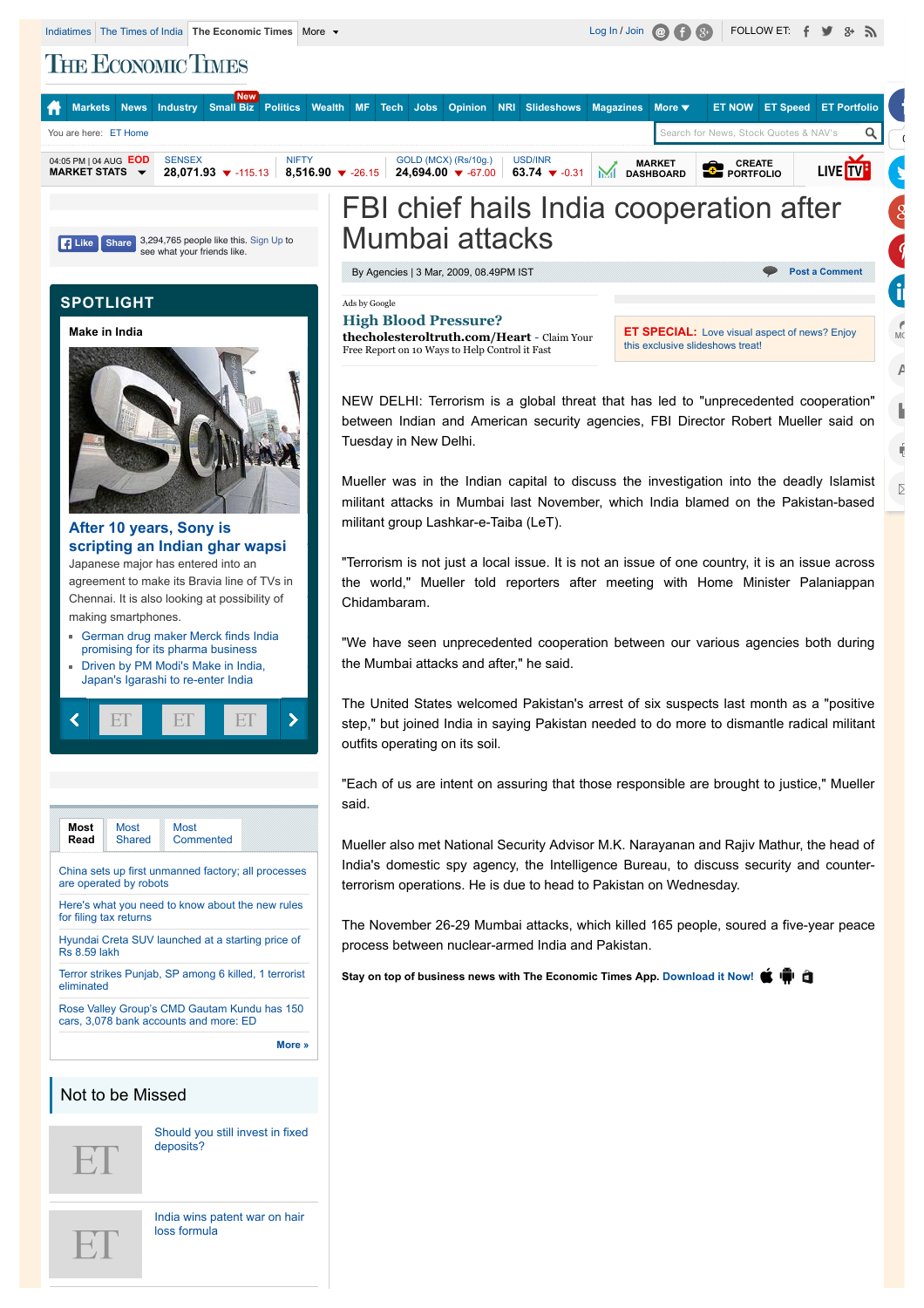| $\mathsf{H} \mathsf{I}$ | China sets up first unmanned<br>factory; all processes are<br>operated by robots                                 | <b>Promoted Stories</b><br>• Stocks gaining today<br>ECONOMICTIMES<br>• Coke's Ramzan-Inspired Ad<br><b>HUFFINGTONPOST</b>                            | <b>More from The Economic Times</b><br>• BJP replaces Congress as common enemy of<br>rest<br><b>Economic Times</b><br>• Investor's guide: Viewer's queries |
|-------------------------|------------------------------------------------------------------------------------------------------------------|-------------------------------------------------------------------------------------------------------------------------------------------------------|------------------------------------------------------------------------------------------------------------------------------------------------------------|
| EF                      | Hyundai Creta Review: Why<br>you should buy the diesel<br>version                                                | • Beyond the smartwatch: Smart clothing<br>Techradar<br>• M1 Aureus, Bangalore<br>m1Homes<br>• Modi, Nawaz Discuss Terrorism<br><b>HUFFINGTONPOST</b> | <b>Economic Times</b><br>• Query Corner: Loans<br><b>Economic Times</b><br>• Operations that companies should digitise<br>Economic Times                   |
| $\mathsf{H}.\mathsf{I}$ | The last journey of former<br>President Dr APJ Abdul Kalam                                                       | · m1Antaliea, Bangalore<br>m1homes                                                                                                                    | • Top reasons why markets are falling<br><b>Economic Times</b><br>• Intelligent drones to communicate with<br>humans<br><b>Economic Times</b>              |
| ET                      | Why more people have been<br>committing suicide in Chennai<br>than in any other metro for the<br>past four years |                                                                                                                                                       | Recommended by<br>COLOMBIA                                                                                                                                 |
|                         | Common causes of a bloated<br>belly                                                                              | Follow this section for latest news on                                                                                                                |                                                                                                                                                            |
| FT                      | Nominating a kin for life<br>insurance? Know the new rules                                                       | Email <b>NRSS</b>                                                                                                                                     |                                                                                                                                                            |
|                         | I've been infatuated with<br>almost every actor I have<br>worked with: Shriya Saran                              | Add your comment here                                                                                                                                 |                                                                                                                                                            |
| ┻┵┸                     | Can penny stocks make you<br>rich?                                                                               |                                                                                                                                                       |                                                                                                                                                            |
| $\mathbb{H}.\mathbb{I}$ | Infosys gives makeover to<br>training programme, picks 21<br>'supercoders' for futuristic<br>projects            |                                                                                                                                                       |                                                                                                                                                            |
| $\mathbb{E} \mathbb{L}$ | West Bengal: Floods worsen<br>condition for people                                                               |                                                                                                                                                       |                                                                                                                                                            |
|                         | How Pakistani teen Sumail<br>Hassan got rich in e-sports in<br>quick time                                        |                                                                                                                                                       |                                                                                                                                                            |
| FT.                     | <b>International Military Games</b><br>being held in Russia                                                      |                                                                                                                                                       |                                                                                                                                                            |
|                         | RBI stays pat on rates; top 20<br>rate sensitive stocks to buy for<br>6-12 months                                |                                                                                                                                                       |                                                                                                                                                            |
| ET.                     | Ten hottest features of<br><b>Microsoft Windows 10</b>                                                           |                                                                                                                                                       |                                                                                                                                                            |
|                         | 'Drishyam' review: Hooks the audience till the end                                                               |                                                                                                                                                       |                                                                                                                                                            |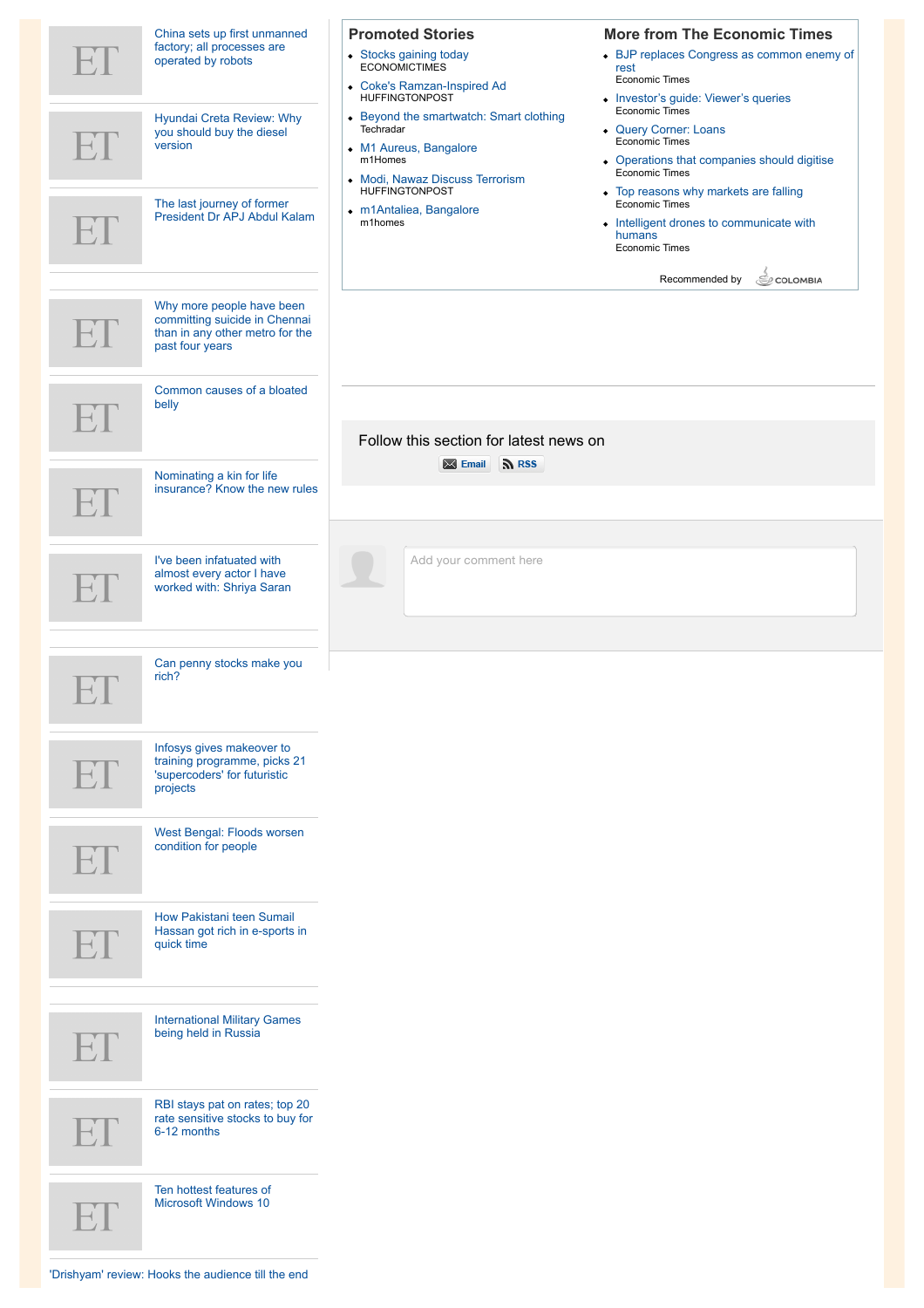## $ET$

|              | 11 reasons why it is perfectly<br>okay to never get married                                                              |
|--------------|--------------------------------------------------------------------------------------------------------------------------|
|              | Insurance to ease burden of<br>liabilities for newly weds                                                                |
| FI           | Why more people have been<br>committing suicide in Chennai<br>than in any other metro for the<br>past four years         |
|              | Lok Sabha speaker Sumitra<br>Mahajan suspends 25<br>Congress MPs for 5 days over<br>House ruckus                         |
| ET           | When US dropped the first<br>atomic bomb on Hiroshima                                                                    |
| $\mathbb{H}$ | <b>Foreign Secretary S</b><br>Jaishankar arrives in Maldives                                                             |
| EI           | How grievance redressal for<br>insurance policies work                                                                   |
|              | 70 crocodile heads found in a<br>freezer in Australia                                                                    |
| EF           | Important things to know as an<br>insurance policyholder                                                                 |
| ET           | Government to train 3,000<br>beggars to sing paeans to<br>Swachh Bharat, Beti Bachao,<br>other campaigns on local trains |
| FI           | Rajiv Bajaj's ground-level<br>answer sorted Aditya Ghosh's<br>high-flying problem                                        |
| ET           | Five reasons to buy an<br>insurance policy online                                                                        |
|              | Disaster relief: Only 40% of<br>funds worth Rs 250 crore used<br>in 14 years                                             |

m n